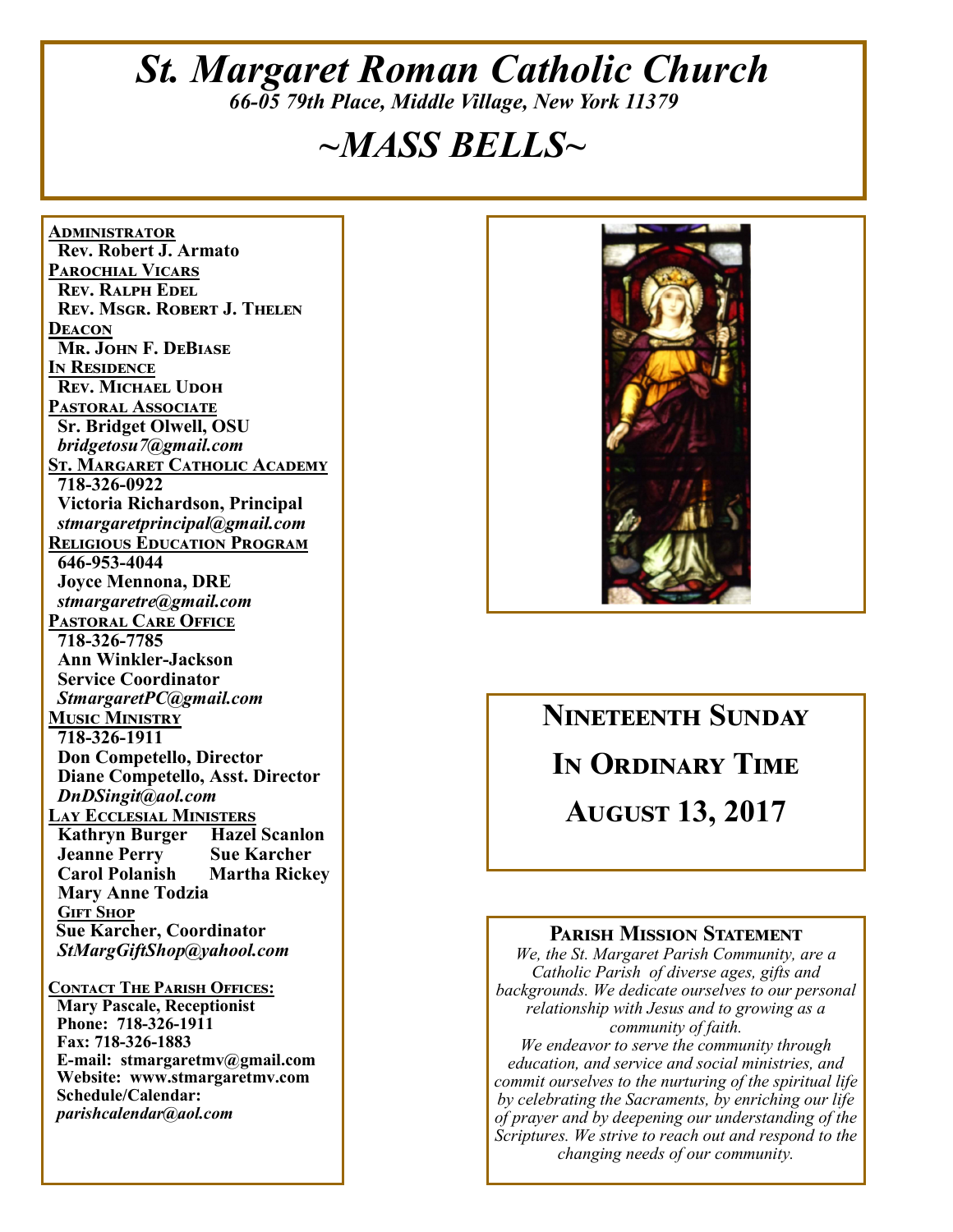### *MASSES FOR THE WEEK*

#### **SUN. AUGUST 13 - NINETEENTH SUNDAY IN ORDINARY TIME**

7:30 People of the Parish<br>9:00 Ignazia Scaturro/Don

Ignazia Scaturro/Domenico e Jenny Laudani/Paolo DiGiovanni/Lea Sansone/ Francesco Armano/Benedetto Battaglia/

10:30 Giovanni Stabile

NOON Fire Lt. Kevin J. & William Pfeifer 5:00PM Anthony Santora/Nancy Gardini

### **MON. AUGUST 14 - ST. MAXIMILIAN KOLBE**

7:00 Jane T. Hoffman

- 9:00 Rose D'Amato
- 5:00PM Filomena Leone

#### **TUE. AUGUST 15 - THE ASSUMPTION OF THE BLESSED VIRGIN MARY**

- 7:00 Stanisliva Krzewski
- 9:00 Vincenza, Mariano & Salvatore Palmeri
- 7:30PM People of the Parish
- **WED. AUGUST 16 ST. STEPHEN OF HUNGARY**
- 7:00 Ida Lento/Maria Falsetta
- 9:00 Felicia Lupo

### **THU. AUGUST 17 - WEEKDAY**

7:00 Frank Aguggia<br>9:00 Janet Mahoney

Janet Mahoney

### **FRI. AUGUST 18 - WEEKDAY**

- 7:00 Sr. Anne Werner, D.W.<br>9:00 Sally Murphy
- Sally Murphy

### **SAT. AUGUST 19 - ST. JOHN EUDES**

8:30 COLLECTIVE: Eamon Blake/ Raymond Wolfe/Marija & Srecko Martinovic/

5:00PM Eric Kraemer

### **SUN. AUGUST 20 - TWENTIETH SUNDAY IN ORDINARY TIME**

7:30 Theresa & John Rice

Maria SS. Della Soccorso/Michael e Saverio Bosco/ Daniele Bussa/Rosario, Rosario e Nunzio Taromina/Philippo e Leonardo Curatolo e defunte della Famiglia/Vincenza, Mariano e Salvatore Palmeri/Antonino Catalano/Giuseppe Bongiorno/Maria e Calogero Ciaccio/

10:30 Robert Levine

NOON People of the Parish 5:00PM Maureen Connelly

**Monday through Friday, 9 am to noon and 1 pm to 7:30 pm.** 

> **CONFESSIONS** - Saturday, 4-4:45 pm or by appointment with a priest.

**NOVENA** to Our Lady of the Miraculous Medal Mondays after the 9am Mass.

**PARISH INFORMATION If you're not registered, please visit the Rectory office, which is open from** 

**MORNING PRAYER** daily from Monday through Friday at 8:45 am.

**BAPTISMS** take place on the 1st and 3rd Sundays of the month. Please call the rectory for an appointment and to register your child.

**WEDDINGS MUST** be scheduled at least six months in advance by appointment with a priest or a deacon. Please call the rectory office. For marriage preparation information visit www.pre-cana.org.

**THE BEREAVEMENT GROUP** meets on the 1st and 3rd Thursday of the month at 10 am in the Convent meeting room. Call Ann at 718-326-7785.

**THE ENGLISH CHOIR** rehearses on Tuesday, at 7 pm in the Church. Tenors and baritones needed!

**IL CORO ITALIANO** prattica ogni Domenica prima della Messa Italiana.

**THE CHILDREN'S CHOIR** rehearses on Monday, from 6-7 pm in the Church. For more info, DnDsingit@aol.com

**BOY SCOUT TROOP #119** meets on Tuesdays from 7:15-9 pm in the Parish Hall. New members are welcome, age 10 1/2 & up. Call Mr. Krzewski, 718-894-4099.

**CUB PACK #119** meets on Mondays from 7-8:30 pm in the Parish Hall. New members welcome, age 6 to 10-1/2. Call Mr. Krzewski, 718-894-4099.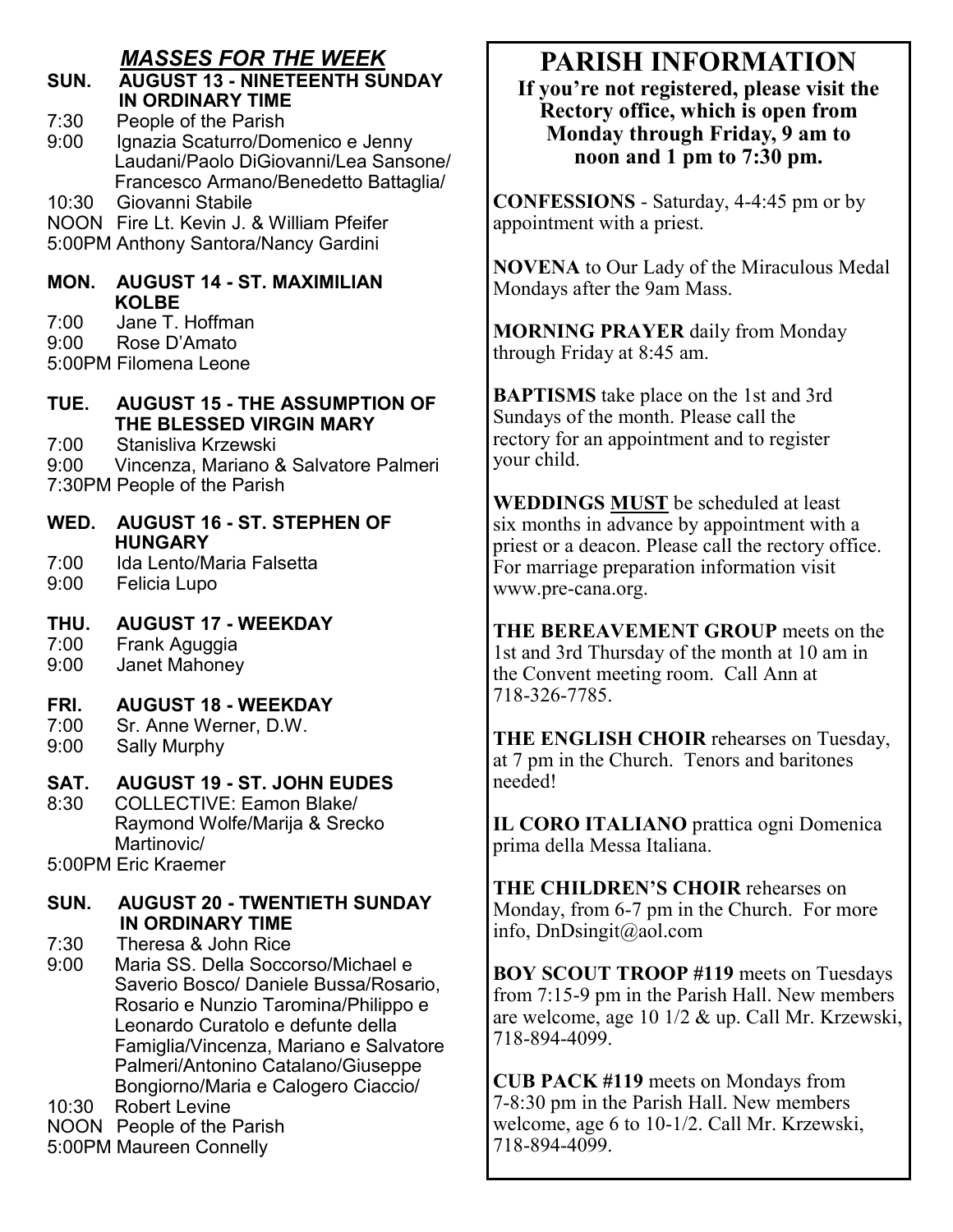### PLEASE PRAY FOR OUR SICK

Karen Guarascio, Connie Faccibene, Eileen Hinrichs, Linda Frazier, Angela Lenihan, Carol Falk, Cari Ann Falk-LoBello, Glen Falk, David J. McConville, Ronald Frazier, John Downer, Robert Sabini, Lee Falk, Patricia Johnson, Scott White, Baby McKinley Kelleher, Isabelle Azzaro, Lucy Lento, Sean Harrison, Michael Russo, Frank Cesare, Justin James Quirke, Rose Healy, Parrish Wert, Michael Hirst, Linda Castagna, Elizabeth Ott, Marion Caracciola, Baby Keila Mary Champoli, Brooke and Alexa Renda, The Ferrugio Family, Dorothy Mai, Marc Gandasegui, Bob & Karen Schaefer, Maureen Harvey, Sandra Slattery, Shirley Chesley, Jim Daniels, Lola Anderson, George MGarry, Michael Mavin, Denis Fink, Marc Pagnozzi, Rose Gorman, Gerard Michels, John Vannata, Richard Santangelo, Joseph Simon,

> *The names will remain for 3 months ONLY, unless you call 326-1911 and ask for continued prayers*

### **Prayer Requests**

**Pray for vocations to the Priesthood and Religious Life. Please pray for our men and women from our Parish serving in the defense of our country: Lt. Col. Thomas Frohnhoefer Sgt. Robert A. Domenici** 



#### *WE RECALL OUR BELOVED DECEASED*

*Especially, Gaspare Piacentino, May they rest in Christ's Peace!* 

### *MEMORIALS*

### *WINE & HOST THIS WEEK*

*are offered in memory of Joseph A. Mulheren at the request of The Parente Family.* 

### *SANCTUARY LAMP & ALTAR*

*CANDLES THIS WEEK* 

are offered in memory of Karl Matzelle at the request of Mrs. Fellacher.

### *TABERNACLE LAMP*

is lit in memory of Roberta B. Polce.

### **NEW OPENING TIME**

Please be advised that, **beginning next Sunday,**  August 20, the *church will be opened at 7:00AM.*  This still should allow early worshippers sufficient time to pray private devotions before the 7:30AM Mass. Thank you for your cooperation.

### **TODAY'S READINGS**

**First Reading -** Elijah waits on the mountain for the Lord to pass by (1 Kings 19:9a, 11-13a).

**Psalm** - Lord, let us see your kindness, and grant us your salvation (Psalm 85).

**Second Reading** - From the Israelites, with their law and the prophets, comes the Christ (Romans 9:1-5).

**Gospel** - As Jesus walked on the sea, the disciples were terrified (Matthew 14:22-33).

### **READINGS FOR THE WEEK**

| Dt 10:12-22; Ps 147:12-15, 19-20;<br>Mt 17:22-27                                                                                                                                    |
|-------------------------------------------------------------------------------------------------------------------------------------------------------------------------------------|
| Vigil: 1 Chr 15:3-4, 15-16; 16:1-2;<br>Ps 132:6-7, 9-10, 13-14;<br>1 Cor 15:54b-57; Lk 11:27-28<br>Day: Rv 11:19a; 12:1-6a, 10ab;<br>Ps 45:10-12, 16; 1 Cor 15-20-27;<br>Lk 1:39-56 |
| Dt 34:1-2; Ps 66:1-3a, 5, 8, 16-17;<br>Mt 18:15-20                                                                                                                                  |
| Jos 3:7-10a, 11, 13-17; Ps 114:1-6;<br>Mt 18:21 - 19:1                                                                                                                              |
| Jos 24:1-13; Ps 136:1-3, 16-18, 21-22<br>24; Mt 19:3-12                                                                                                                             |
| Jos 24:14-29; Ps 16:1-2a, 5, 7-8, 11;<br>Mt 19:13-15                                                                                                                                |
| Is $56:1, 6-7$ ; Ps $67:2-3, 5, 6, 8$ ;<br>Rom 11:13-15, 29-32; Mt 15:21-28                                                                                                         |
|                                                                                                                                                                                     |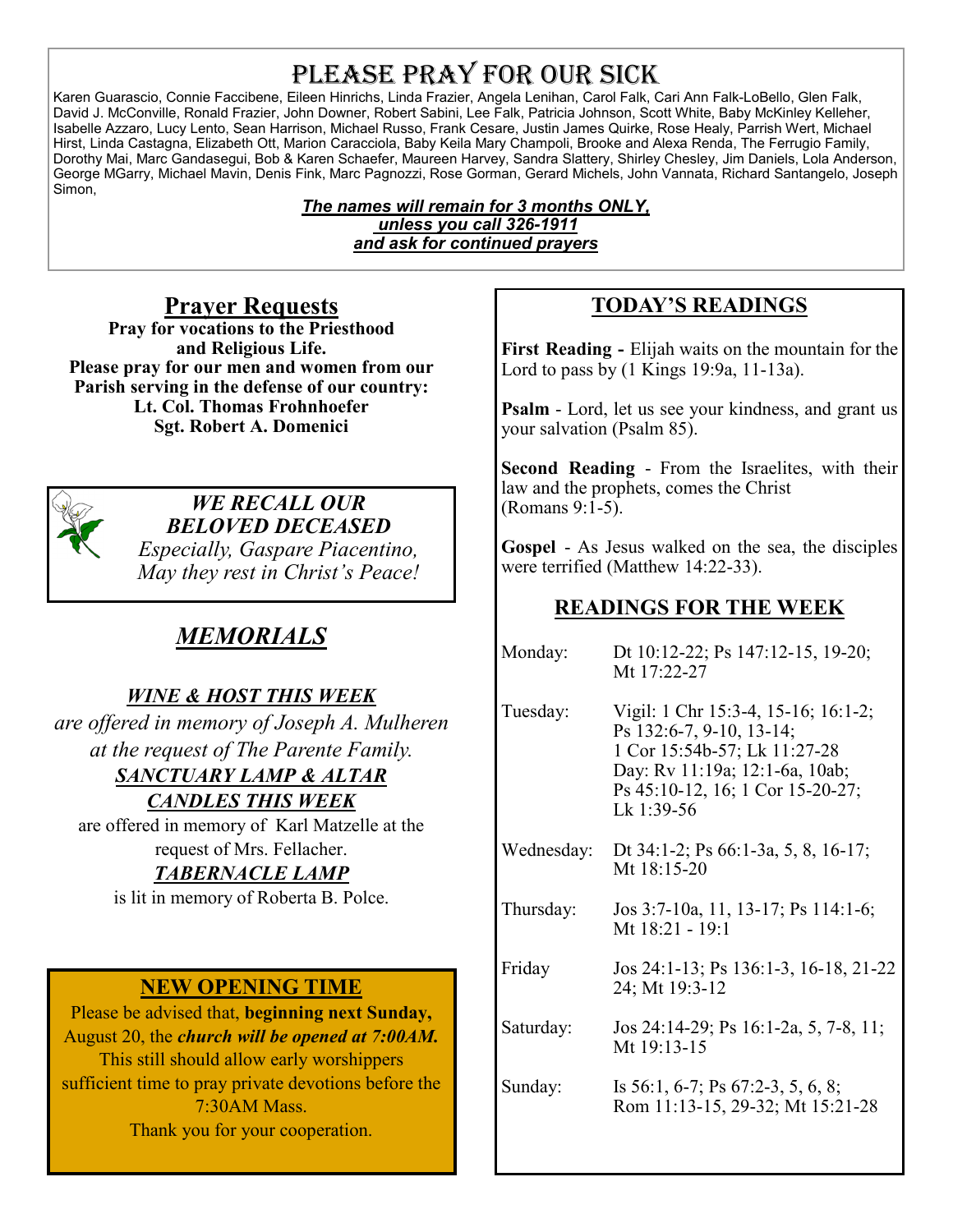### *RELIGIOUS EDUCATION REGISTRATION*

is now available online! Click here: http.//stmargaretmv.com/religiouseducationprogram/ online-form/or visit our website at

www.stmargaretmv.com and go to the Religious Education Program page. You can print forms and drop them off, or fill out the forms right online as well as pay online. We offer our program on Wednesdays for grades 1-8. Grades 1-4 meet from 4-5:30pm and the older grades meet evenings from 7-8:15pm. We are also offering an enrichment class for grade 8 that meets on Mondays from 4-5:15pm. If you have questions, please feel free to call 646-953-4044 or email

stmargaretre@gmail.com, refer to the website or our parish app for updates in Religious Education.

Blessings! **~ Ms. Joyce** 

### **FAITH DIRECT**

 Thank you for being a part of our St. Margaret Parish family. I appreciate all that you do for our parish and community by sharing your God-given gifts of time, talent, and treasure. Your active participation in the life of our parish helps us to fulfill our vision and mission.

 As you prepare for the end of summer and the start of a busy fall, consider that St. Margaret Parish continues to be open for Mass, numerous activities, and the Sacraments. Consider enrolling in eGiving through *Faith Direct* so that your gift can reach us even when you cannot. Your generosity through *Faith Direct* can help provide the consistent resources we need to operate our parish ministries.

 **Our collections have fallen well below the level needed to meet payrolls and bills.** 

 Visit www.faithdirect.net and use our Church code **NY299.** 

 Thank you for your continued support of our parish family! May God, who is never outdone in generosity, bless you,

**~Fr. Armato** 

### **SAVE THE DATE . . . OCTOBER 7, 2017 WILL HOLD PARISH FALL DINNER/DANCE WATCH FOR FURTHER NOTICES**

### **EMERGENCY BLOOD DRIVE**

Blood supplies in NYC are low again this summer. The NY Blood Center will conduct a drive at St. Margaret Parish Hall

### **TODAY, AUGUST 13**

from 9:00 AM to 3:00 PM

### **As a special thank you, all donors will receive 2 tickets to a NY Mets game.**

*Eligibility:* Blood Donor card or ID card with signature or photo; minimum weight of 110 lbs; age 16-75 (16 year-olds must have parent's permission; over 75's must bring a doctor's note). For more information and/or to make a blood donation appointment e-mail parishcalendar@aol.com **PLEASE COME . . . . TOGETHER WE CAN MAKE A DIFFERENCE** 



**A SIX WEEK PROGRAM** 

**Why? To know God better To grow spiritually To meet new people To talk about God To improve ourselves To be rejuvenated Check the weekly bulletin for further details** 

> **SEASON 3 SIGN-UP September 10th & 17th**

*PLEASE TAKE NOTE . . . The English Choir will resume rehearsals on Tuesday, August 29th at 7pm in the Church. All are welcome!*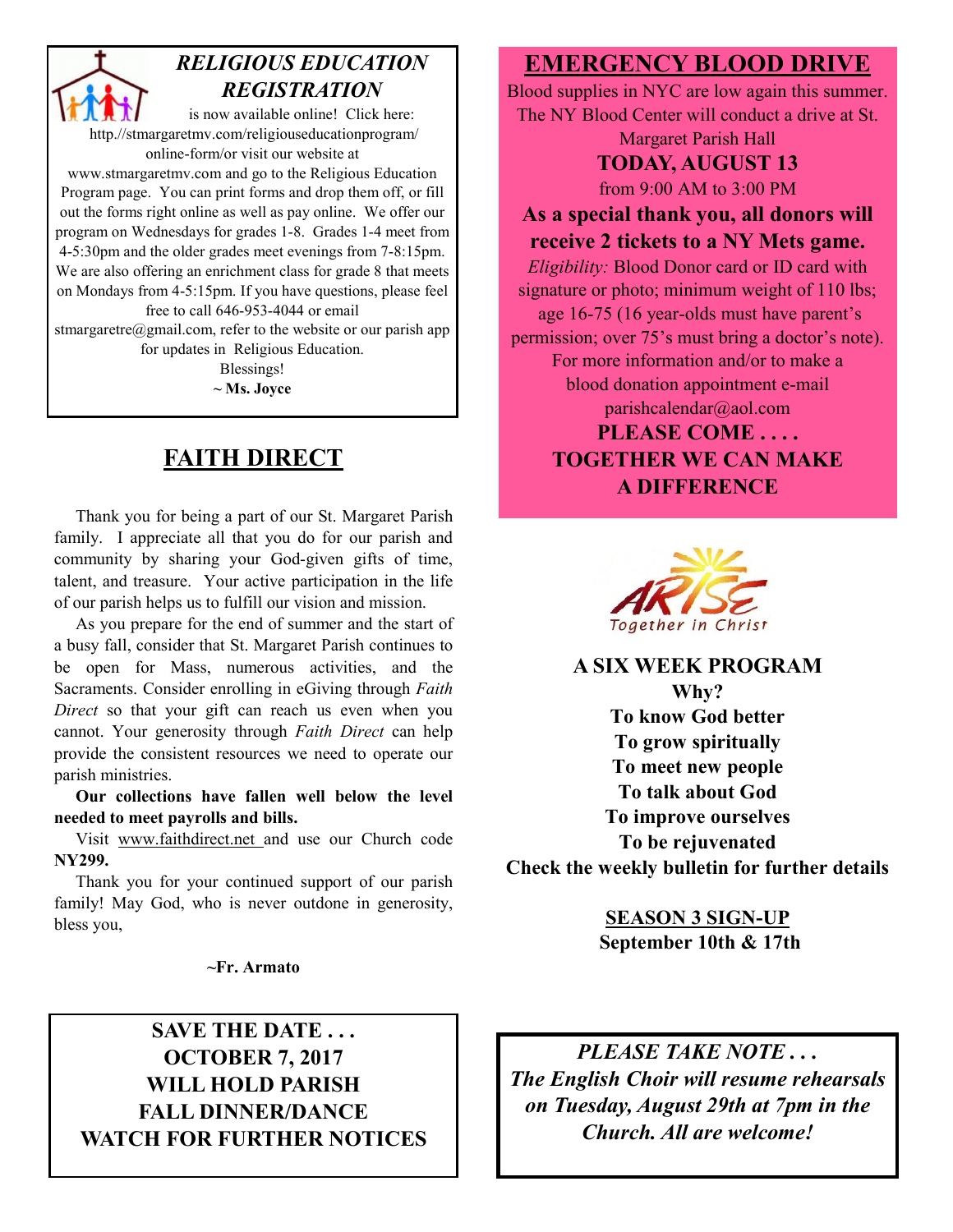### **PROPER ATTIRE FOR MASS**

Please remember that what we do at Mass is a special meeting with our God in His Word and His Sacrament. Dress appropriately for this encounter with the Holy One.

### *TREASURES FROM OUR TRADITION*

The Roman Canon, called Eucharistic Prayer I, is probably seldom heard in your parish. Some priests will choose it for at least one of the Masses of Christmas, or the Easter Vigil. Such sparing use of this prayer seems strange, especially since it was the only Eucharistic Prayer in the Latin Rite for many centuries, from as long ago as 500 right up to 1970.

 In 1965, the vernacular language was approved for the canon of the Mass. Almost immediately, some experimental texts began to surface in the Netherlands, and priests began to use new Dutch texts without permission. By 1966, Pope Paul VI had set up a committee to consider whether or not it was time to approve such experimentation and extend it to non-Dutch Churches. No sooner had the committee been formed than other individuals copies the Dutch by just plunging on ahead. The Dutch bishops has approved the use of the new prayers nationwide in 1968, and Flemish bishop in Belgium quickly agree. By then, German translations of the Dutch prayers were in wide use, and before long nearly one hundred Eucharistic Prayers, all unapproved, were in circulation in France. The Vatican heard the widespread desire for more variety in Eucharistic Prayer forms, and, with the Pope's approval, the process of creating new official prayers began.



THE ST. VINCENT dePAUL FOOD PANTRY is located at 66-25 79 Place The pantry is open on WEDNESDAY from 10am to 12 Noon.

**Due to the large food donations (1700 items) from Eagle Scout candidate, Sebastian, the food pantry can no longer accept food donations due to lack of space. Exceptions are ground coffee, canned or powdered milk, canned meats and canned fruit.** 

**Thank you for your generosity.** 

### **SAINT MARGARET GIFT SHOP**

Open Saturdays, 4pm - 5pm and Sundays, 9am - 1pm We have a selection of religious goods: Rosaries - Medals - Gifts - Crucifixes Statues - Bibles and other books **AND MORE!** 

If we don't have it, we'll try to get it for you. The Gift Shop is located in the rectory. Please use the red side door in the parking lot. If the door is closed, please knock.

Contact us: StMargGiftShop@yahoo.com

### **THE GIFT SHOP WILL BE CLOSED ON** *WEDNESDAYS* **DURING JULY AND AUGUST**

### **THE MINISTRY OF CONSOLATION NEEDS YOUR HELP!**

We are looking for volunteers to act as companions, greeters and bakers. Couples are encouraged to join and would be able to work together. Training is provided, and the only requirement for a position is empathy and wanting to help others through a difficult time. People who are still working full time can also participate. For further information please contact Martha Rickey, 646-321-3291 or marspeaks@aol.com.